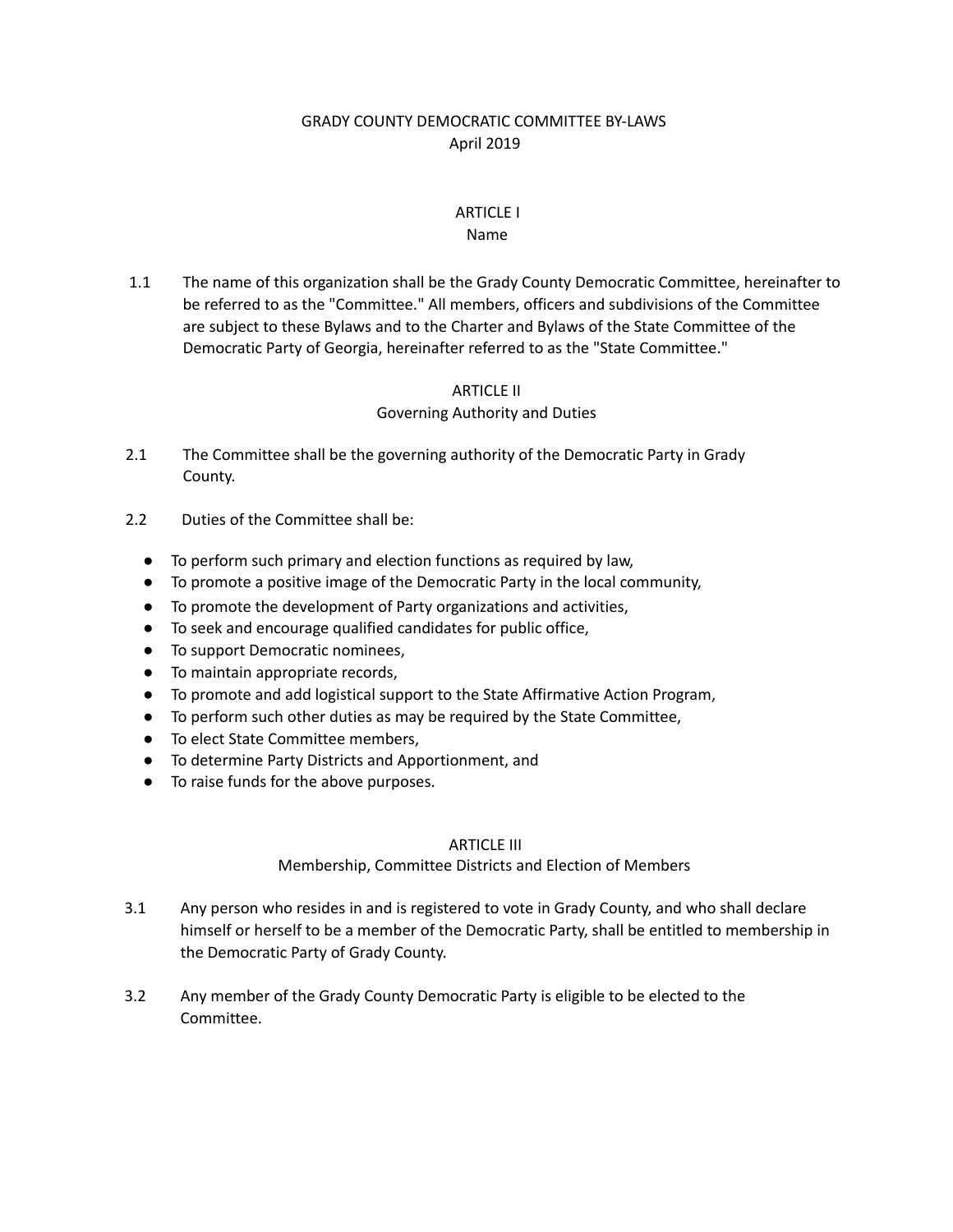- 3.3 The Committee shall have five districts coinciding with County Commission districts, with two Members per district. Each member shall be elected to a designated post (numbered one-G and two-P) and each designated post will clearly be designated to be a gubernatorial or presidential post.
- 3.4 Election of Committee Members
- 3.4.1 One half of the district committee posts shall be elected in Gubernatorial election years and one half of the district committee posts shall be elected in Presidential election years as detailed in Appendix 1 : County Committee Member Voting Post Distribution.
- 3.4.2 Committee members are to be elected by Party District Caucus.
- 3.4.3 Such Caucus shall be held within 45 days following the General Primary. This caucus will take place at the next regularly scheduled meeting that takes place after the General Primary. If for any reason the Executive Committee does not officially set the next general meeting as the designated time and place of the election and the 45-day allotment passes, the Congressional District Chair shall set the time and place of the Caucus.
- 3.4.4 The candidate receiving the highest number of votes shall be elected without the necessity of a run-off.
- 3.4.5 Public notice of the election shall be given by posting on the county party's website and social networking sites, emailing of all committee members (or by US Mail if a committee member does not have email access), emailing of as many general members as is possible and by publishing the same in the newspaper of record (Cairo Messenger) for the County in two separate weeks in the preceding month before the closing of the qualifications for such office.
- 3.4.6 Only Grady County Democratic Party members who reside in a particular County Commission District may vote for a Member from that District.
- 3.4.7 The County Committee Chair shall appoint chairs of the Party District Caucuses.
- 3.5 Members shall take office on the 1st day of the first month after their election, and shall serve a 4-year term, ending the month of the General Primary for the seat's designated yearly status (i.e. month of General Primary in the Gubernatorial or Presidential elections), unless affected by reapportionment.
- 3.6 Persons filling vacant committee seats shall serve out the remainder of the term of the person who vacated the seat.
- 3.7 When a member of the committee declares their candidacy for elective office, they are deemed to have voluntarily resigned their seat as a committee member.
- 3.8 Ex Officio Members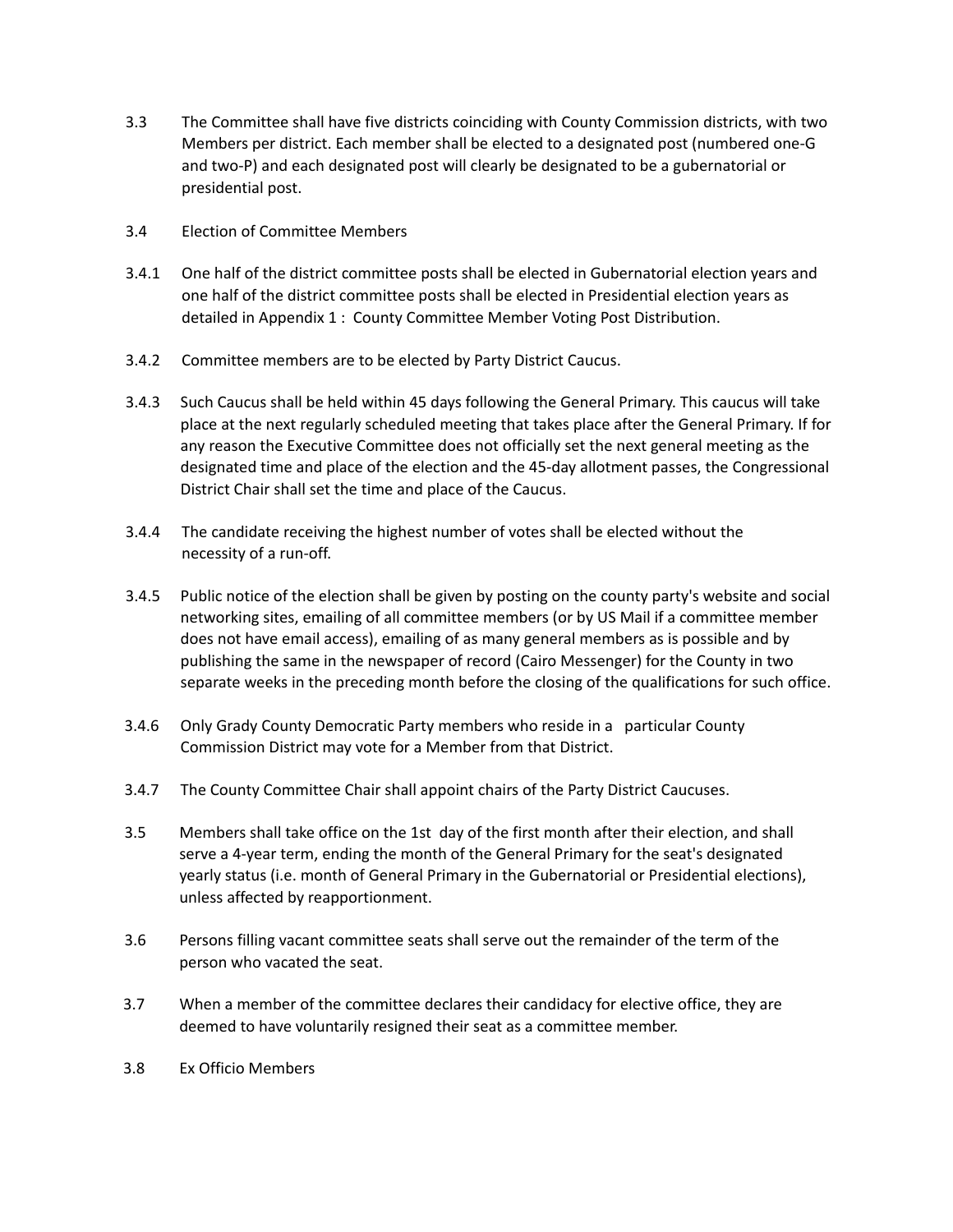- 3.8.1 Elected Democratic officials may serve as ex-officio, non-voting members of the Committee.
- 3.9 Dues shall be \$20.00 per year. No member will be denied participation for failure to pay.

### ARTICLE IV Officers and Executive Committee

- 4.1 The Committee shall elect officers no later than December 31st of even numbered years, to take office January 1st of the following year, or immediately following election, whichever is earlier. The new Chair shall immediately upon taking office notify the State Committee Chair and appropriate Congressional District Chair of his/her election.
- 4.2 The Committee shall elect from its membership a Chair, two Vice-Chairs, a Secretary and a Treasurer. When possible, at least one of the Vice-Chairs shall be of the opposite gender of the Chair. The Committee may from time to time expand the number of Vice-Chairs. The person receiving the majority of votes for election to an office shall be declared elected.
- 4.3 Only County Committee members are eligible to vote for officers.
- 4.4 Officers shall serve 2-year terms.
- 4.5 The Executive Committee shall consist of the officers and shall act on behalf of the Committee between Committee meetings.

## ARTICLE V

## Duties of Officers

- 5.1 Chair: the Chair shall have overall responsibility for County Party affairs and shall be the official spokesperson for the Party subject to the provisions of the State Charter and these Bylaws and to such directives as may be given from time to time by the Executive Committee. The Chair shall be the head of the County Committee and will preside at County Party and County Committee meetings. The Chair shall have the specific responsibility to formulate each year, with the Executive Committee, a Strategic Plan.
- 5.2 First Vice-Chair: the First Vice-Chair shall act as Chair in the absence of the Chair and shall have the authority, powers and duties of the Chair. He/ She shall ensure compliance with State Party Charter and Bylaws; compliance and updating of County Bylaws; parliamentary procedure in all business conducted by the County Committee.
- 5.3 Second Vice-Chair: the Second Vice-Chair shall act as Chair in the absence of the Chair and the First Vice-Chair and shall have all duties as entrusted to the First Vice-Chair.
- 5.4 Secretary: the Secretary shall be responsible for taking minutes at all County Party, County Committee and Executive Committee meetings and for presenting those minutes at the succeeding meetings of those respective groups. The Secretary will maintain current membership rolls and records of all official correspondence.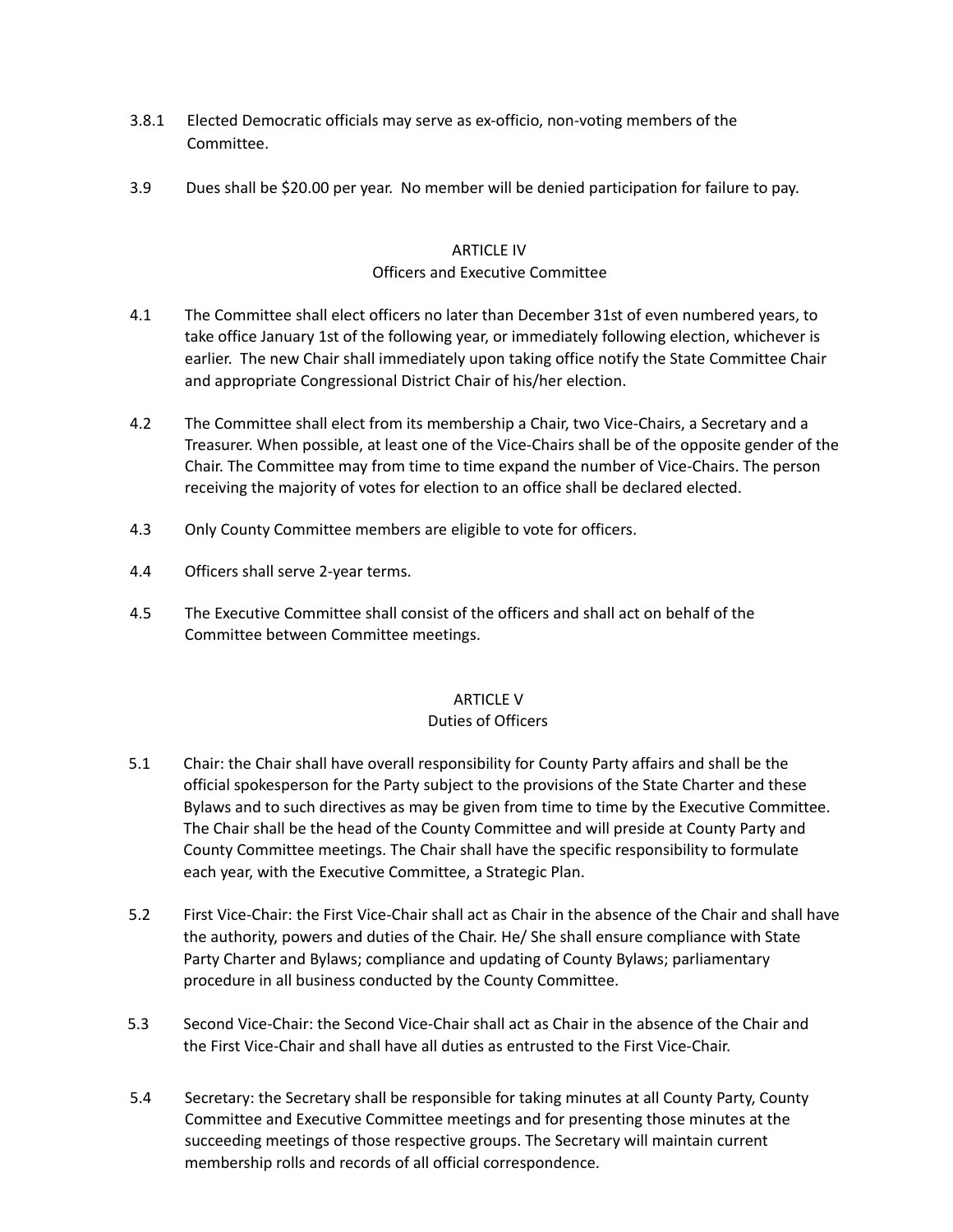- 5.5 Treasurer: the Treasurer shall be responsible for maintaining accurate, up to date records of all expenditures and income to the party account and for depositing and disbursing funds in accordance with the budget and other approved expenditures. All funds received or dispersed must go through the County Party bank account. The Treasurer will provide a written report of such to the Executive and County Committee at scheduled meetings. The Treasurer shall have the authority to disburse budgeted funds to authorized members. The Treasurer shall provide receipts for all expenditures and provide open and transparent access to this information to Committee members. Party expenditures will be approved by a Committee vote prior to disbursement whenever possible. The Treasurer shall not disperse any funds without prior approval from the Executive Committee.
- 5.6 Parliamentarian: to be named or appointed by the Chair; must be present at all meetings of the county committee and be prepared to rule on all questions concerning procedures and points of order. This person shall serve at the pleasure of the Chair and their term ends when the Chair's term ends.
- 5.7 Upon expiration of term, all officers will turn over all records and official documents to their successors. All funds will be audited prior to transfer of finances. ·

### ARTICLE VI State Committee Membership

- 6.1 Regular members of the State Committee shall be elected by County Committee members. The number of members to be elected to the State Committee is according to population and based upon a formula that is determined by the State Party.
- 6.2 A person does not have to be a member of the County Committee to be elected to the State Committee.
- 6.3 State Committee members will be elected at either a regular meeting or one specifically called for this purpose.
- 6.4 All persons desiring to be candidates for the State Committee must sign the following affidavit:

### Grady County, Georgia

I am a resident and registered voter in Grady County, GA. I hereby make application to be an elected member of the Democratic Party of Georgia State Committee. I believe in the goals of the Democratic Party, am not a member of any other political party or body (as defined in the Georgia Election Code), and am not affiliated with any political group whose ideals, goals and methods are incompatible with that of the Democratic Party of Georgia (as identified by the Executive Committee of the Democratic Party of Georgia).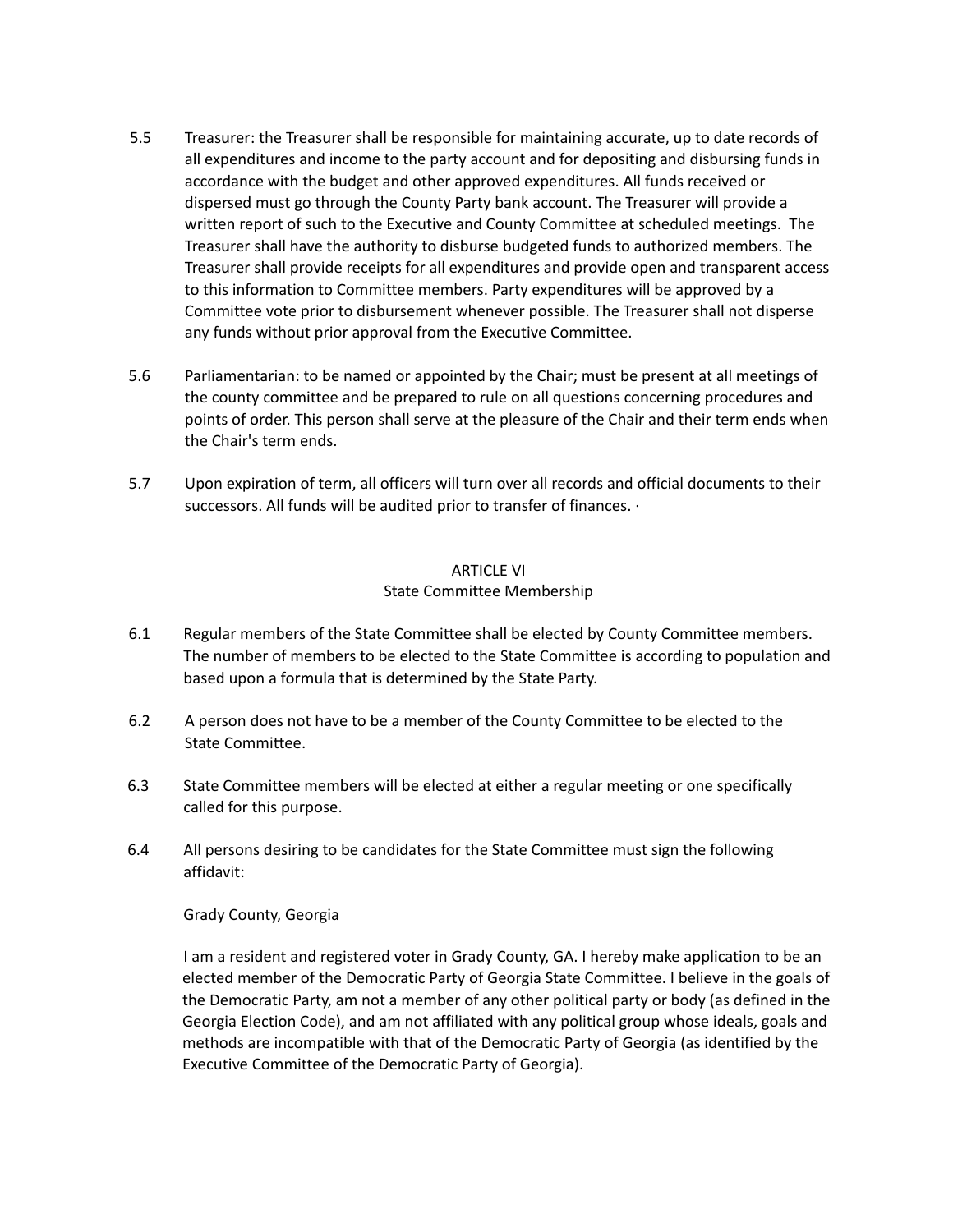| Applicant |  |
|-----------|--|
| Address   |  |
| Telephone |  |
| Email     |  |

- 6.5 The County Committee may allow one short speech (1 minute) on behalf of those seeking to be elected to the State Committee.
- 6.6 Each member of the County Committee should vote for the number of State Committee members allotted to our county.
- 6.7 The County Committees shall ensure that there is racial and gender diversity among the Committee members elected.
- 6.8 The Candidate receiving the most votes shall be seated first. The candidate of the opposite gender receiving the most votes shall be seated second. This process will continue until all of the allotted State Committee positions are filled. If there is not a candidate of appropriate gender, that position shall be filled by the candidate with the next highest number of votes.
- 6.9 All votes shall be by signed paper ballot, a show of hands or voice vote.
- 6.10 Within one week of election, the County Chair shall certify to the State Chair the names, addresses and phone numbers of those persons elected as members of the State Committee and shall file their candidacy affidavits with the Congressional District Chair. A copy of their affidavits will also be filed with the County Board of Elections.
- 6.11 Upon election, it is the responsibility of the State Committee member to attend all called meetings of the State Committee. Only those absences that have been pre-approved by the County Committee will be excused.
- 6.12 A State Committee member can be removed by the County Committee after one non-excused absence. In this event, the Executive Committee will call for an election to replace the removed member.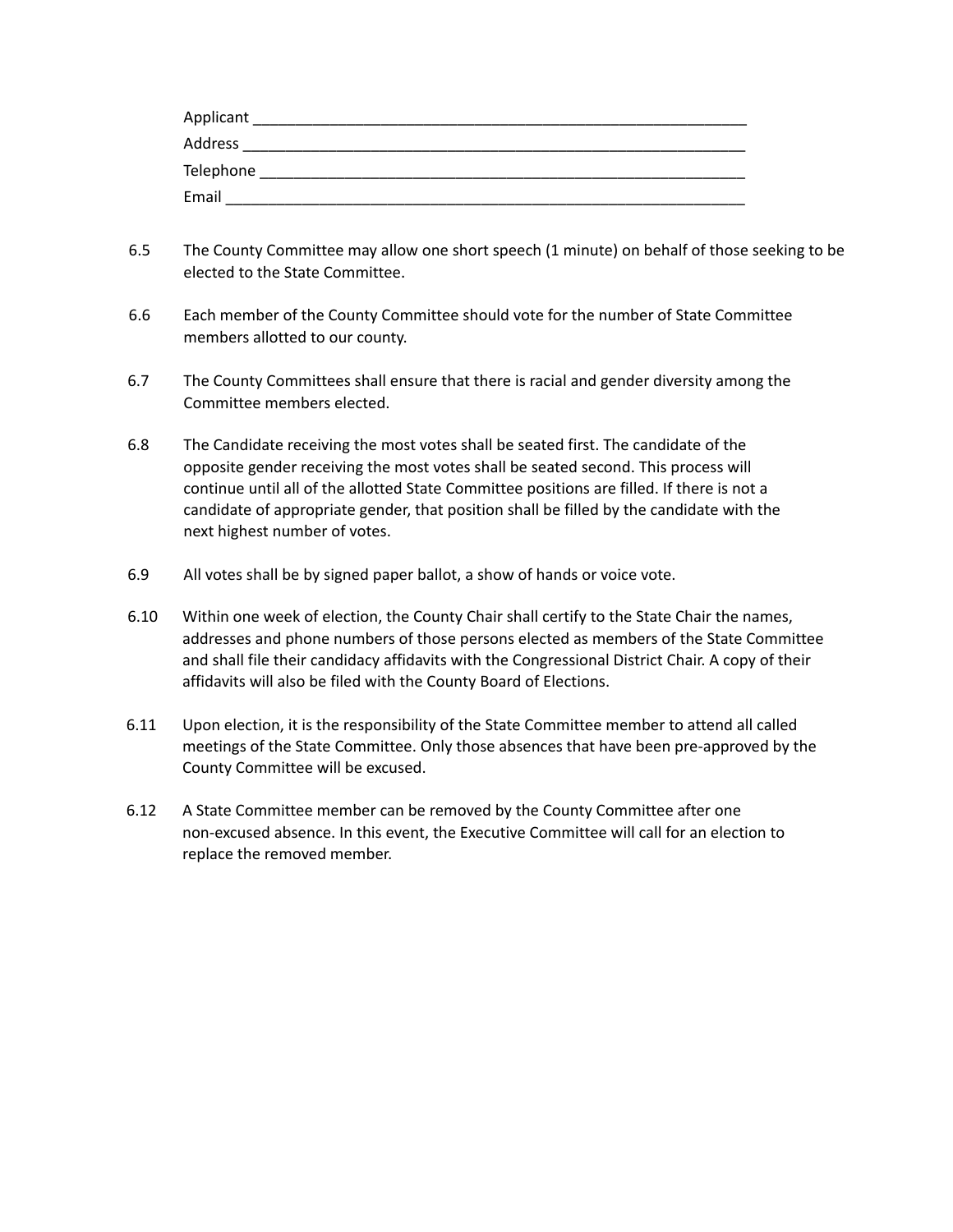### ARTICLE VII

#### Vacancies and Removals

- 7.1 All vacancies in County Committee Posts or Officers shall be filled by election by the remaining Committee members, provided at least three such members remain.
- 7.2 County Committee members and officers may be removed by the County Committee for cause, with reasonable notice, and with the opportunity to be heard, by a 2/3 vote of the County Committee provided a 40% quorum is met.
- 7.3 Any person subject to removal shall receive written notice via Certified US Mail of the alleged reasons for removal.
- 7.4 The removal procedure shall be conducted by a subcommittee appointed by the County Committee Chair. Where the Chair is the subject of the removal procedure, the subcommittee shall be appointed by a majority of the other County Committee Officers.
- 7.5 The person to be removed shall have the right to be informed of all persons who will be witnesses against him/her and who will testify in support of the charges against him/her, at least ten days before a hearing on said charges before the full County Committee.
- 7.6 The person to be removed shall have the right to counsel and to present all witnesses, documents and arguments in support of his/her position. The subcommittee which has tendered the charges may likewise have counsel and present witnesses, documents and arguments in support of its position.
- 7.7 Any County Committee member missing 3 consecutive regularly scheduled monthly meetings without prior notification (written, email, text or phone call) to the Chair shall have his/her seat declared vacant by the Chair for lack of active participation.

# ARTICLE VIII Committee Functions, Records and Certification

- 8.1 The Committee shall maintain records of all financial transactions, kept on a calendar year basis and a list of all unpaid obligations. Financial records shall be audited each year with a report provided to the Committee no later than the March meeting following the end of the organization year. Reports of financial status will be made at each County Committee meeting. An annual report will be submitted to the State Democratic Party and the State Ethics Commission when required.
- 8.2 Three copies of the Bylaws and Officer's names will be delivered to the County Clerk for stamp. One copy will remain with the Clerk; one copy will remain with the County Party; one copy will be filed with the State Party. An electronic copy featuring the stamp of the county Board of Elections will be forwarded to the Congressional District Chair.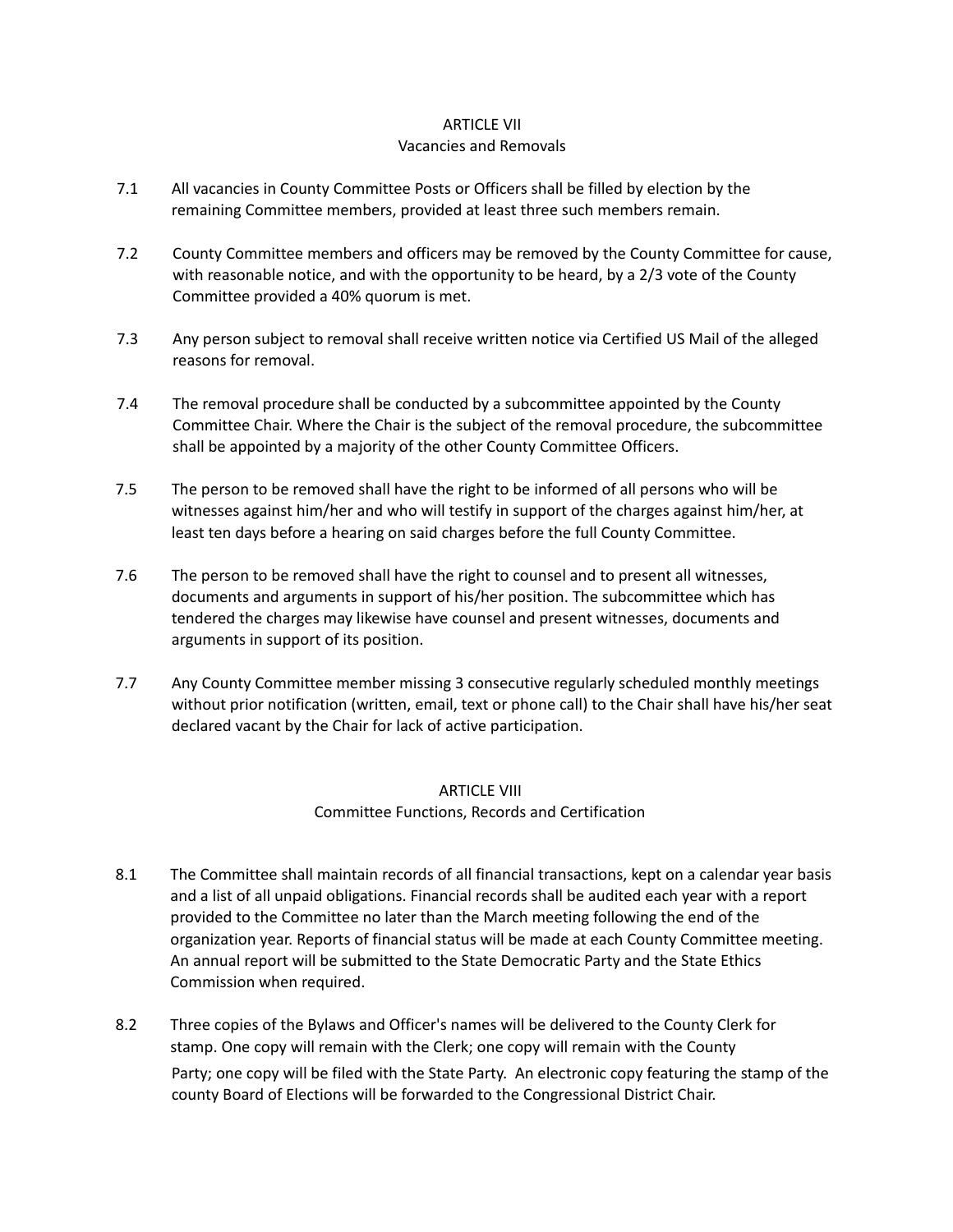# ARTICLE IX

# Meetings and Voting

- 9.1 Regular Meetings -the Committee shall meet regularly at least quarterly. The Committee Chair may call special meetings. Where meetings are not held in a previously designated time and place, all County Committee members will receive 10 days written notice (via email or US Mail). Every effort will be made to contact the general membership of the party. Any special meeting notifications will also be posted on the county party's website and the county paper of record will be notified for publication of the date and time.
- 9.2 Emergency meetings -emergency meetings may be called by the Chair upon 5 days' notice.
- 9.3 Quorum -a quorum to conduct Committee business shall be 40% of the Members.
- 9.4 No person shall be entitled to more than one vote. Secret ballot shall be permissible only when electing Committee members and State Convention Delegates.
- 9.5 All meetings of each body of the Committee shall be open to the public unless the Committee votes to go into Executive Session for the purpose of discussing litigation proceedings.
- 9.6 Unless otherwise provided for, Robert's Rules of Order, most recently revised, shall govern the conduct of all meetings.

## ARTICLE X

### **Committees**

- 10.1 The Chair of the Committee shall provide members to the State Affirmative Action Subcommittee.
- 10.2 The Chair of the Committee may establish any other committees as deemed necessary to conduct the business of the Party.

## ARTICLE XI

### General Provisions

11.1 There shall be no discrimination in the conduct of the Committee business on the basis of gender, sexual orientation, race, religion, color, handicap (as defined by the Americans with Disabilities Act), national origin or age.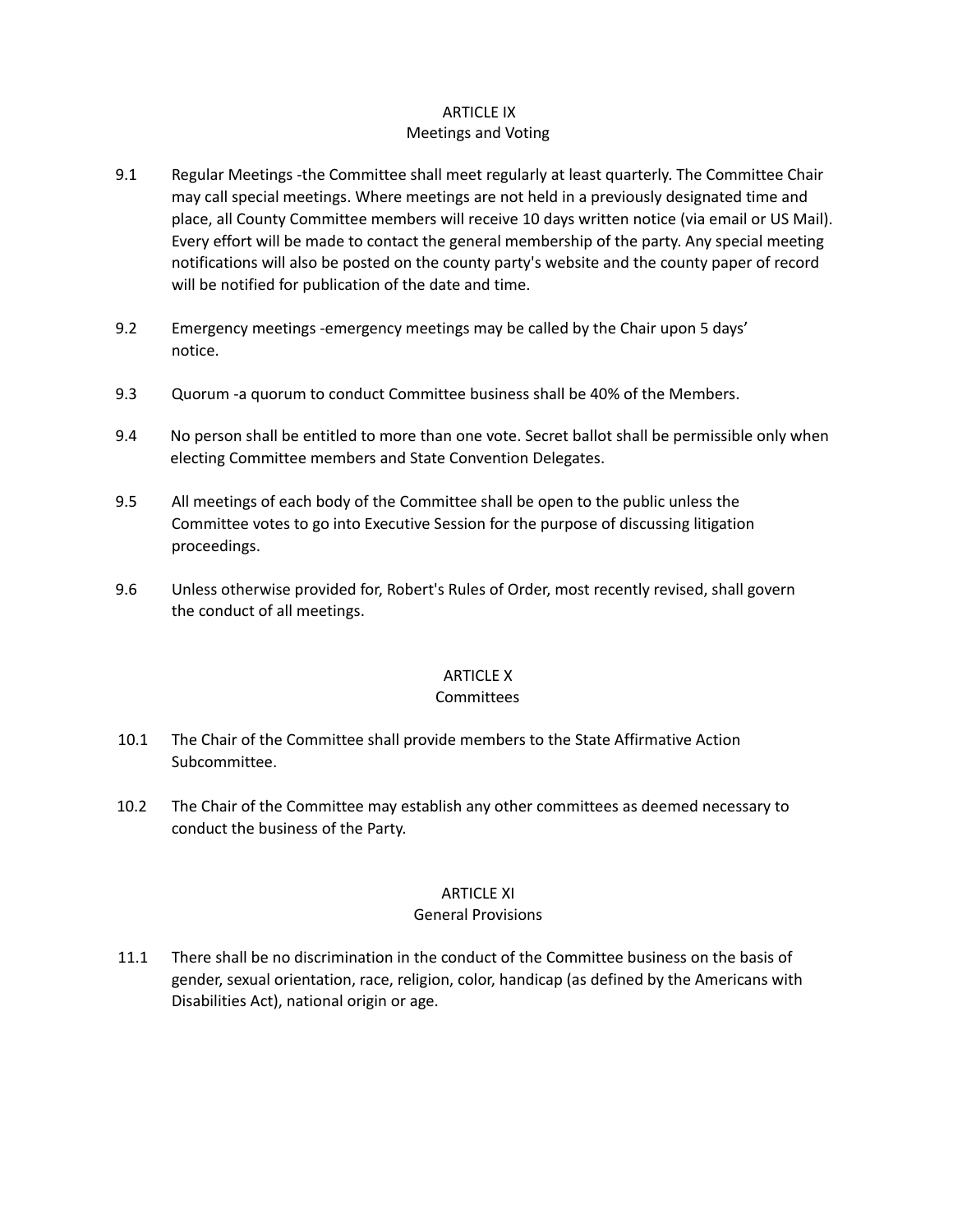- 11.2 The Committee and affiliates are prohibited from supporting a Democratic candidate who has opposition during a primary or Democratic opposition during a special election.
- 11.3 No Committee member shall use his or her office to support (1) any Democratic candidate in a contested Democratic primary election or (2) any candidate who has Democratic opposition in a special election.
- 11.4 No Committee member shall publicly support another candidate other than the Democratic nominee in a General Election.
- 11.5 The endorsement of, support of or contribution to a candidate of another party or to an opponent of the Democratic nominee may result in the expulsion of such person from the Committee.
- 11.6 Any contributions by the Committee to a candidate for public office shall be accompanied by a cover letter which shall state in substance, "This contribution is made on the express condition that, after election, you remain a member of the Democratic Party. Your acceptance and/or use of this contribution is your personal acknowledgement and contract that should you win election yet at any time prior to the end of your term change parties or leave the Democratic Party, you will repay these amounts and any costs, including attorney's fees, associated with seeking such repayment."
- 11.7 The Committee may recognize and allow affiliation of such county organizations as it deems appropriate.
- 11.8 For any monies given to any individual(s) for any purpose from any account of the Committee -he or she must agree to deliver to the Committee's Treasurer within 10 days from the date on which the particular activity takes place, an activity balance sheet, an expense ledger, an income ledger and all receipts for any money spent or received in the course of conducting the activity. Any money that was not used in the activity shall, within 10 days be returned to the Party along with the receipts for purchases and/or receipts of monies received while conducting the activity. (A copy of such paperwork is attached and labeled as Appendix II)
- 11.9 If, for any reason, a member of the Party has spent his/her own funds on the activity, he or she has the following options:
	- a. Indicate on the activity balance sheet, the amount of personal funds used and the name(s) of those who expended the funds and turn this activity balance sheet in with all documentation of the expenditure of money (all original receipts) to the Committee's Treasurer. The Committee's Treasurer will within 5 business days reimburse, by check(s) from The Committee's account, the amount he or she has spent on specific items indicated in the activity balance sheet.
	- b. Turn in all required documentation and receipts and decline repayment. In this case the money spent is considered an in-kind contribution. The Committee's Treasurer will issue a receipt indicating the amount and the activity for which the contribution was made.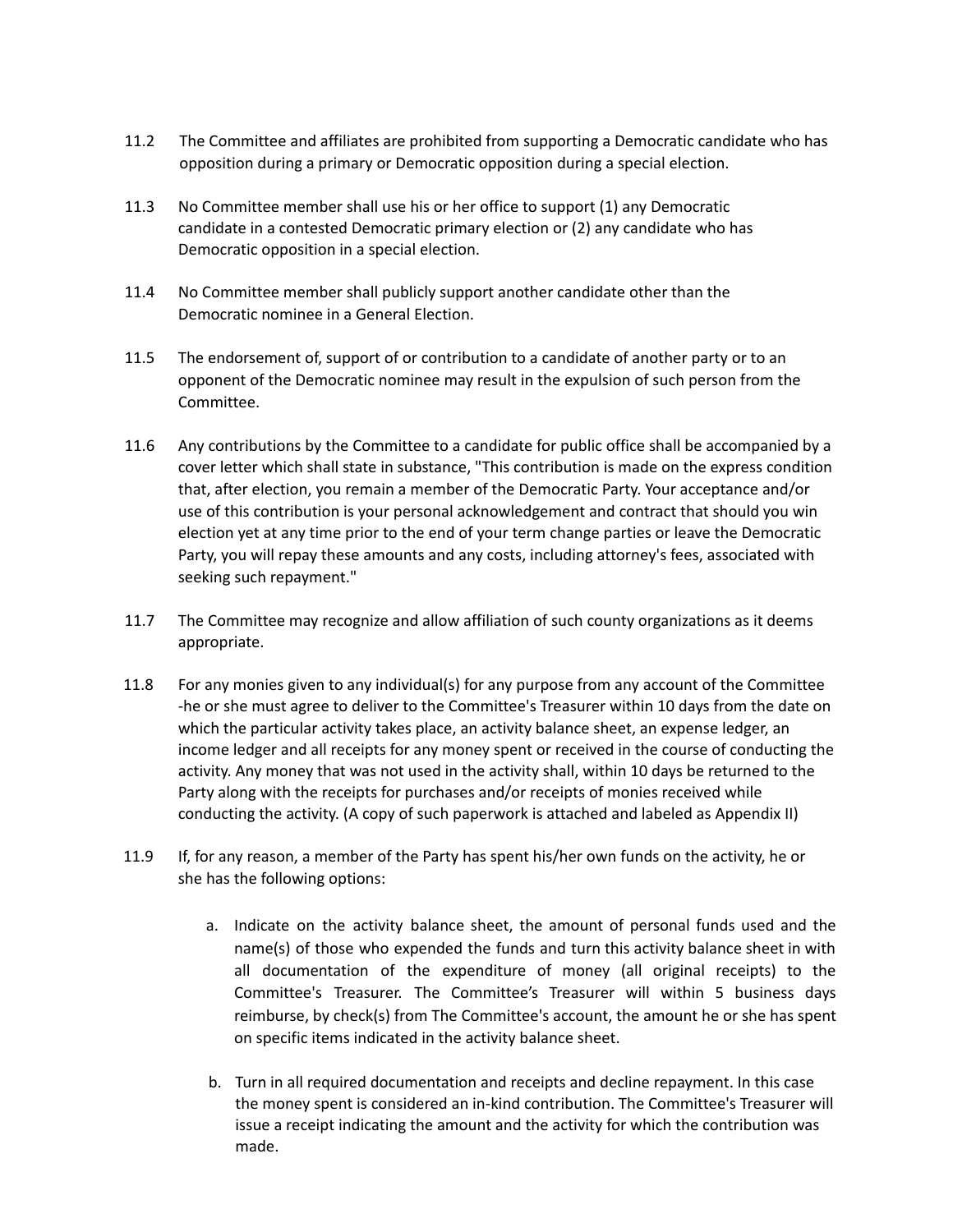c. Spend your own money, do not turn in receipts to the Committee's Treasurer and do not ask for reimbursement. Should you choose this option, once the item(s) are used in the name of the Grady County Democratic Committee, they become/s the property of the party unless it is specifically stated that you are only lending the item(s) and want them to be returned to you. For this to occur, you must deliver a written statement to the Committee's Executive Committee before the item(s) in question are used for official Grady County Democratic Party business.

#### ARTICLE XII Amendments

12.1 These Bylaws may be amended at any Committee meeting by a 2/3 vote of a quorum of 40% of County Committee Members, provided at least 10 days written notice of said amendments has been provided to all members.